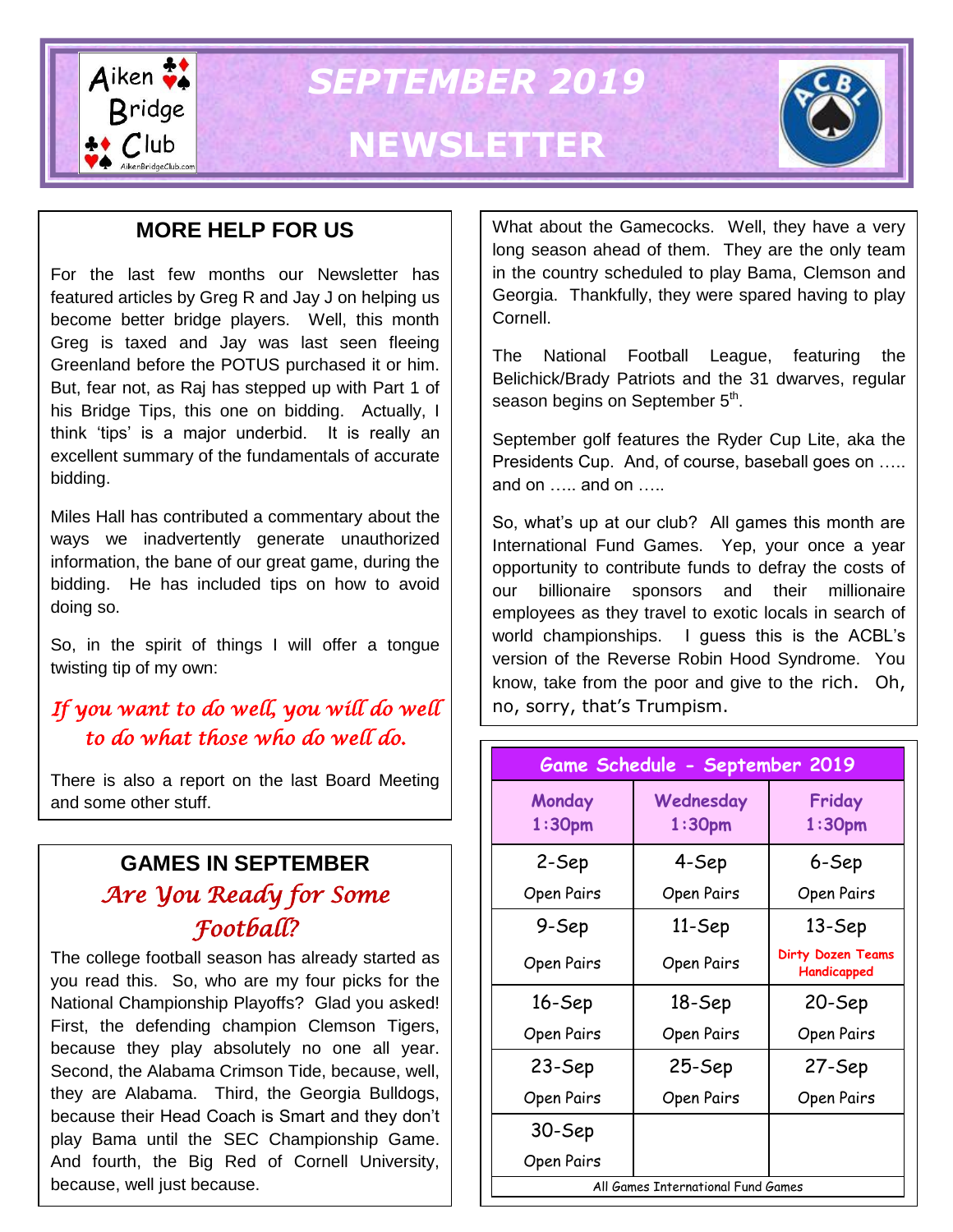## **UPDATE ON THE AIKEN FALL SECTIONAL**

# *A Message from Greg, our Tournament Chair*

Would you believe that the sectional tournament that we host every year is just around the corner? The dates of this year's tournament are October  $4<sup>th</sup>$  thru  $6<sup>th</sup>$ ; Friday through Sunday, at the Odell Weeks Center. I first attended this tournament in 1963 when it was held at the old Commercial Hotel (now the about-to-be-renovated Hotel Aiken).

As usual the success of our tournament will hinge on the help that we get from you, our club members. There are three areas in which we are asking for your help and participation. The first service opportunity is helping with the set up of our playing room at the Weeks Center on Thursday. Jesse Roach has once again assumed the leadership role in transporting our tables and chairs to the tournament site and then arranging them in the gym. After the tournament's conclusion on Sunday afternoon, we need help to fold up the chairs and tables and carrying them to Jesse's truck so that he can return these items to storage. Jesse will be asking for volunteers toward the middle of September via a sign-up sheet.

One of the constants with sectional tournaments is that players love to nosh (think eat) before, during and after the sessions. This year, in order to hold down our expenses, we have decided to depend less on purchased foods and more on homemade items. So if you have a favorite recipe, please prepare it. Here are some favorites: deviled eggs, dips with "dippables," finger sandwiches, cookies, vegetable trays, and other buffet items. We will also need soft drinks in abundance. So, if you would prefer to not prepare a food item, you can still help by contributing two or more large bottles of Coke products: Diet, Regular, Sprite, or Coke Zero.

Phoebe Walters, another energetic club member has graciously volunteered to serve as our food chairperson, and she will also be sending out a signup sheet in a few weeks.

Finally, and perhaps most importantly, we are asking you to play in the tournament, whether you have one or one thousand master points. This year we will have more strata: 0-99, 100-299, and 300-499, so you and your partner will not be compared with higher ranking players. If you can play in multiple sessions-great, but please play in at least one session.

Our club is growing due to Ron's leadership, and one reason for the increased attendance in our Croft House games is that we enjoy playing in a pleasant and hospitable environment. Your participation in our tournament this year will communicate to our out-of-town players that our club is special and our sectional tournament is special too.

If you can't commit to playing, but would be willing to play a session with a "partnerless" player, please communicate with Barb Dellamora, our Partnership Chair.

Thanks in advance for making this year's tournament a success.

# **AIKEN** South **Fall Sectional**



# October 4 – 6, 2019

**Location: Odell Weeks Activity Center** 1700 Whiskey Road (Hwy 19) Aiken, SC

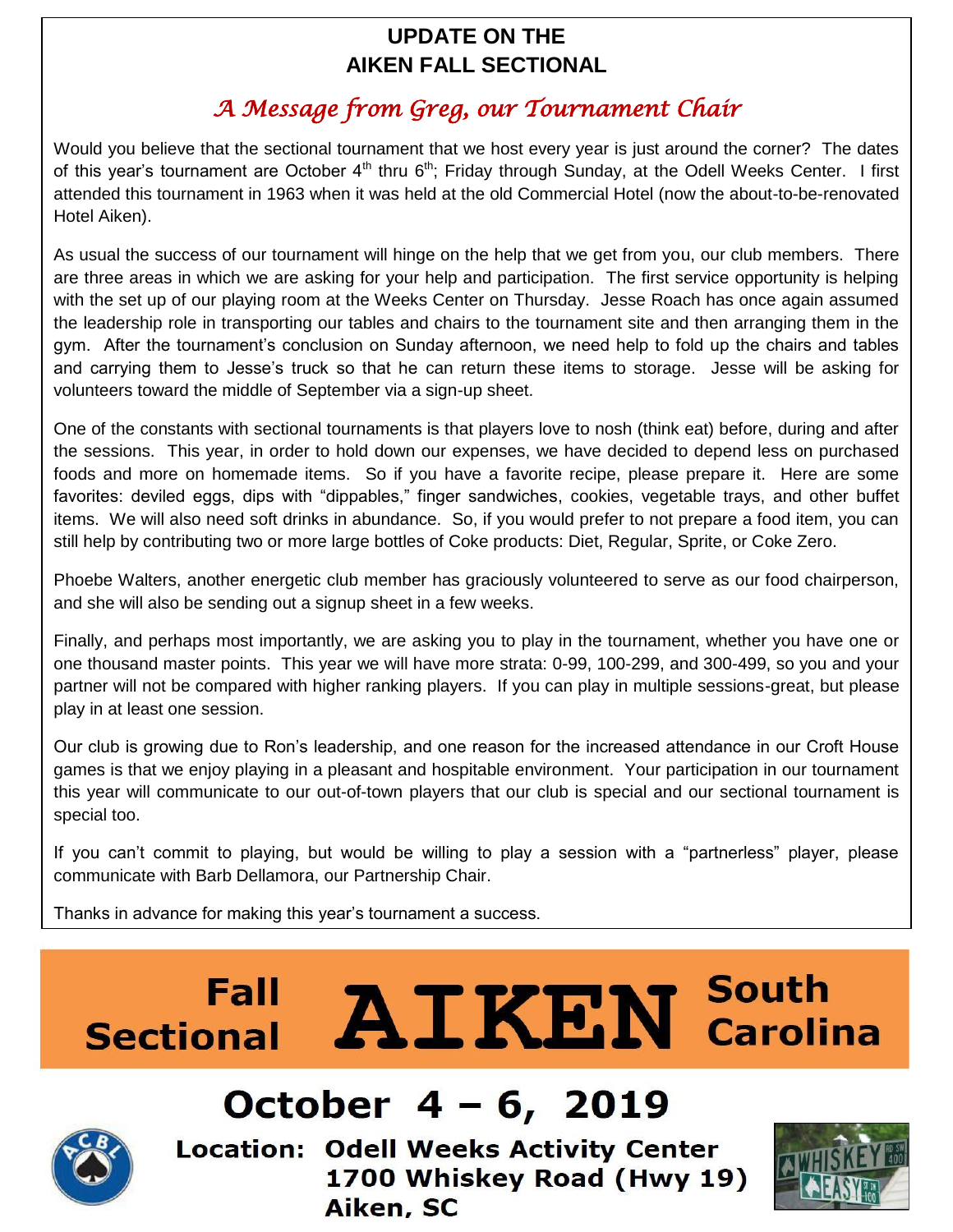### **UNAUTHORIZED INFORMATION** BY MILES HALL

Let me first acknowledge that I am neither an expert bridge player nor an expert on the rules of bridge. But I do consider myself to be a competent observer and reporter of what takes place at the bridge table at our club. It's what I sometimes see and hear that I want to comment on. This article is not intended to be accusatory but instead is meant to improve our compliance with the rules of bridge. Its focus is on how the bid card is played.

I want to cite a portion of Law 16 governing authorized and unauthorized information (UI). Quoting from paragraph B of that law: "Any extraneous information from partner that might suggest a call or play is unauthorized. This includes remarks, questions, replies to questions, unexpected alerts or failures to alert, unmistakable hesitation, unwonted speed, special emphasis, tone, gesture, movement or mannerism."

I sometimes observe the following actions which I believe unintentionally transmit UI to a partner (and to the opponents).

1. Quickly tossing out a pass card before the hand is completely sorted. Doing this implies "I'm not even close to an opening bid", or "I have no unusual distribution that might allow me to bid" or "my hand is so poor I have no intention of ever bidding with this mess." Surely this implied information falls under the category of being unauthorized.

2. The pass card is tossed out when a hand is not biddable but is carefully placed on the table when it is biddable, even though a bid may not be made at that immediate turn. I contend that the difference in how the card is put out transmits UI.

3. Comments such as "oh well" or "nothing to lose "or "we're not vulnerable" being made near the end of an auction while a bid card is being played. These comments can influence the subsequent bidding and play of a partner or opponents and I believe fall under the category of UI.

It seems to me that it should be a simple matter to always try to put the bid card down in the same way and to keep any extraneous comments to a minimum. After all, bridge has rules and we should try our best to play by them.

## **BOARD MEETING REPORT**

The latest meeting of your Board was held on August  $21<sup>st</sup>$ , 2019. Following is a very brief summary.

**Treasurer's Report** – Mike reported that for the seven months ending in July, the Club ran a surplus of nearly \$5000 and net assets were about \$40,000. **(Ron Note -- this is better than expected because of our increased table count, but, don't worry, the Holiday Party and mandatory local charity contribution will take care of most of the surplus.)**

**By–Laws Re-write** – after review of the current status of our by-laws, it was decided that they need to be updated. A committee of Phyllis Pellarin, Jay Jacobs, Jesse Roach and Ron Jaeger were assigned this project. Ron will appoint one more person to the committee.

**Field Balancing** – our current seating policy of first come, first served seems to have caused our North/South and East/West fields to be unbalanced. The consensus is that the N/S field tends to be stronger than the E/W field. After considerable discussion, we decided that Ron will call a meeting of all game directors to address this issue. **(Ron Note – as I am not particularly fond of creating solutions in search of a problem, I'm seeking your input on this matter. If you think balancing the field is more important than first come, first served, or vice versa, please give your thoughts to any Board member or game director.)**

**Bottled Water** – at the request of a member, we discussed supplying bottled water at our games. Since tap water (yep, the same water frozen is the ice you use) is available and we have very little storage space we felt this was not appropriate.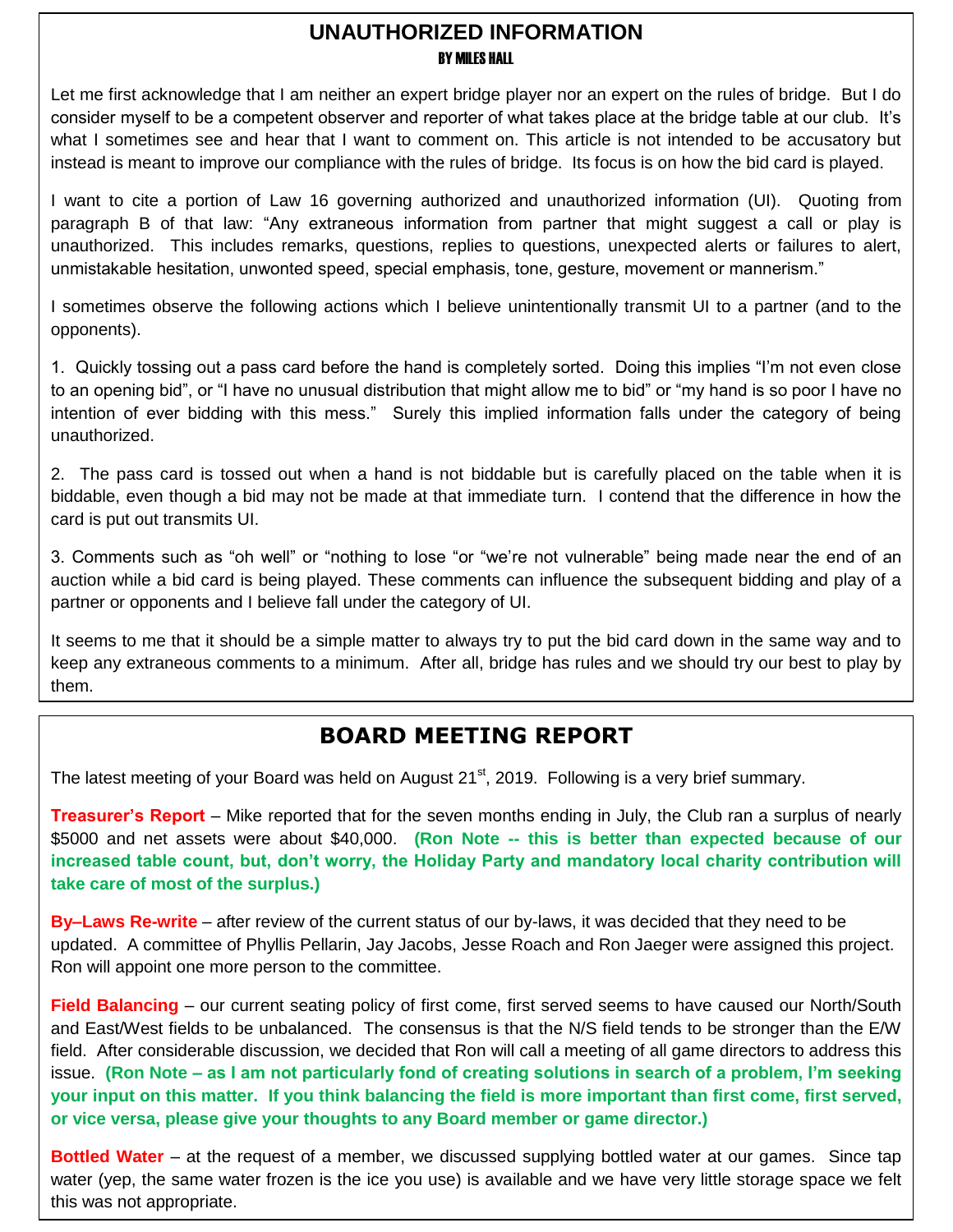### **BRIDGE TIPS -- PART 1 BIDDING** BY RAJ

1. When partner bids two suits and you have an equal number of cards in each suit, take partner back to the first suit even if it means increasing the level.

2. A direct raise of a second suit promises four card support.

3. With two five-card suits: open with the higher ranking suit, respond in the higher ranking suit, and overcall in the higher ranking suit. Do not worry about which is the stronger suit.

4. When the bid to your right is strong, a jump by you is weak; when the bid to your right is weak, a jump by you is strong.

5. After you open 1♥ or 1♠ and partner responds 1NT denying support for your major, don't rebid your major unless you have a six-card suit.

6. When holding three four card suits and a singleton, open the bidding 1♦ unless your singleton is in diamonds! If it is, open 1♣. You should have at least 12 HCP to open the bidding with this distribution.

7. A takeout double by a passed hand shows 9-11 HCP with shortness in the opener's suit. If the opponents have bid two suits, the double promises at least four-card support for both unbid suits.

8. A good idea when playing Blackwood is to count the king of the agreed suit as an ace! This is called 'Key Card Blackwood' or 'Five Ace Blackwood'. When using this convention do not contract for slam unless you have at least four of the five 'aces'.

jacks and queens in suits the opponents have bid. 9. When responding to a takeout double, jump the bidding in your long suit with 9-11 'revalued' points. An unbid five-card suit is worth 1 extra point and an unbid six-card suit is worth three extra points. Do not count points for

10. When responding to a takeout double with 12+ HCP, cue bid the opponent's suit to show a strong hand and then bid your suit(s) later. After you cue bid, any new suit bid by you is forcing.

**Dental Bridge** 11. A 2NT response to a takeout double shows 10-12 HCP and is not forcing. A 1NT response to a takeout double shows 6-9 HCP similar to a 1NT response to an opening bid. No Trump responses to a takeout double guarantee at least one stopper (hopefully two), in the opponents' suit.

12. If you play 'five-card majors', a short diamond should only be opened with 4-4 in the majors, three diamonds and two clubs. The incidence of a 1♦ opening bid with this exact distribution is less than 3%. Translation: When partner opens 1♦, assume partner has four or more diamonds.

13. After partner opens the bidding and second hand overcalls 1NT to show the strength of an opening 1NT bid, double for penalty if you have 9 or more HCP. Bidding a suit denies the strength to double.

14. It is dangerous to count extra points for short suits or long suits before the bidding starts. If partner bids your short suit, that reduces, not increases, the value of your hand. If one of your opponents bids your long suit, that decreases, not increases, the value of your hand. If you let the bidding develop, you will see whether your long or short suits are working for or against you.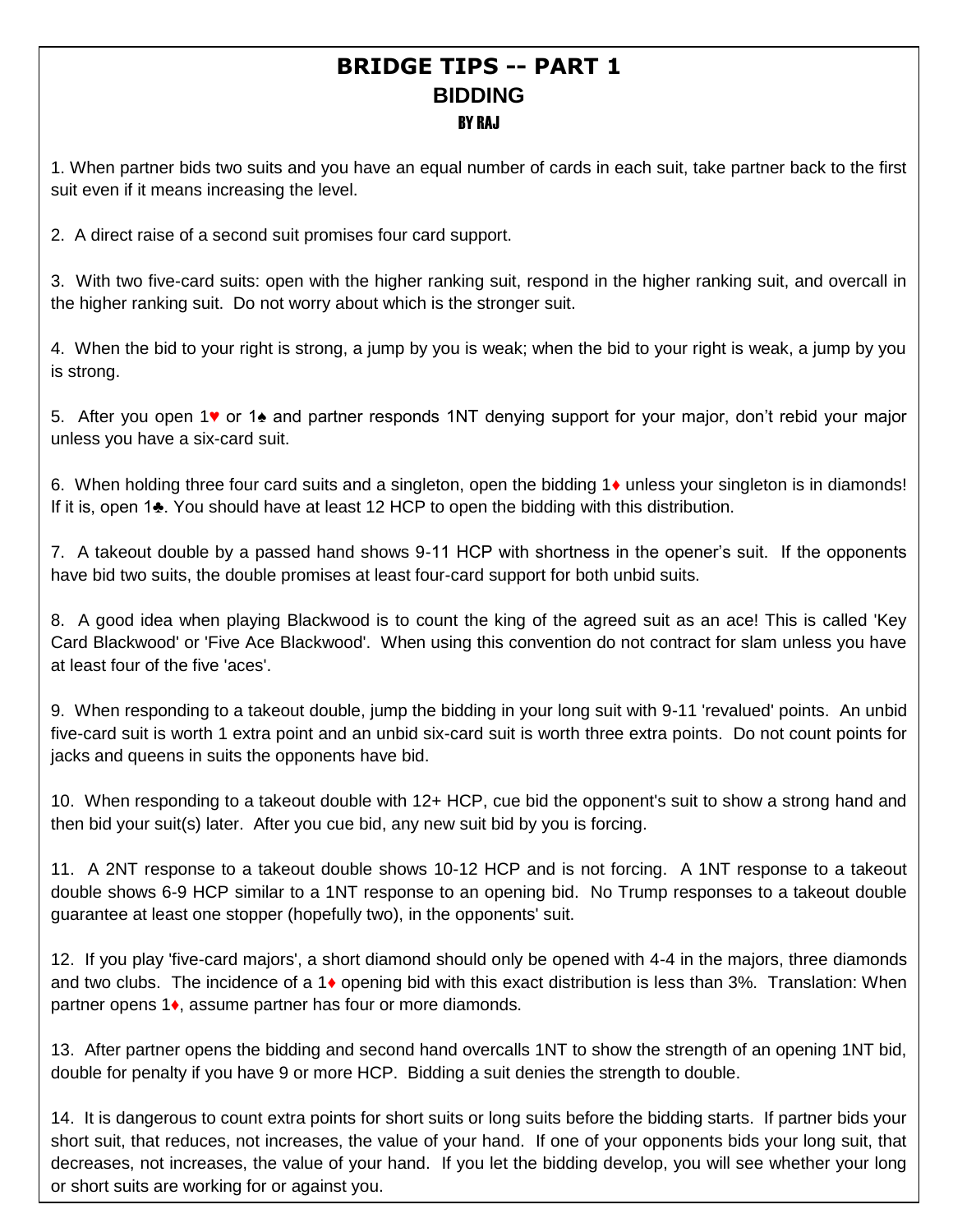15. It is dangerous to use Blackwood holding a void. If you are missing two aces and partner shows one ace, you won't know which it is. It is usually better to cue bid when interested in a slam. Also, when responding to Blackwood, do not count a void as an ace. With one ace (or three) and a void, jump to the six level of the void suit if it is lower ranking than the trump suit. If the void suit is higher ranking than the trump suit, jump to the six level of the trump suit. With two aces and a void, respond 5NT.

16. When responding to an opening bid with two four-card majors, respond 1♥ and give partner a chance to rebid 1♠. If partner doesn't rebid 1♠, assume partner does not have four spades and bid accordingly.

17. When the opponents bid and support each other and you have the jack or queen of their suit, do not count points for those honors. They are not worth the cardboard they are printed on. Secondary honors may take tricks on defense, but seldom do when you are the declarer.

18. When all your honor cards are in your two long suits, add 1 extra 'purity' point. Hands that have eight-card fits or longer can add extra distributional points. Until the fit is found, distributional points should not be added. Hands that are misfitted should not add extra points, they should subtract points!

19. When RHO uses Stayman and you, fourth hand, have five clubs or six clubs headed by three of the top five honors, double to alert your partner you want a club lead against any eventual contract. A double of an artificial bid is a lead directing double.

20. Also use the lead-directing double when the opponents go through Blackwood. If the response to 4NT is a suit you want led, double! Important!





# **AIKEN SECTIONAL EVENT SCHEDULE**

# **Friday – October 4, 2019**

Stratified Open & 499er……10 am Regional rating charity game

Stratified Open & 499er……2:30 pm

# **Saturday – October 5, 2019**

Stratified Open & 499er……10 am Regional rating charity game

Stratified Open & 499er……2:30 pm

# **Sunday – October 6, 2019**

Stratified Open Swiss Teams ….…10 am Stratified 499er Swiss Teams ….…10 am **Catered lunch provided on Sunday**